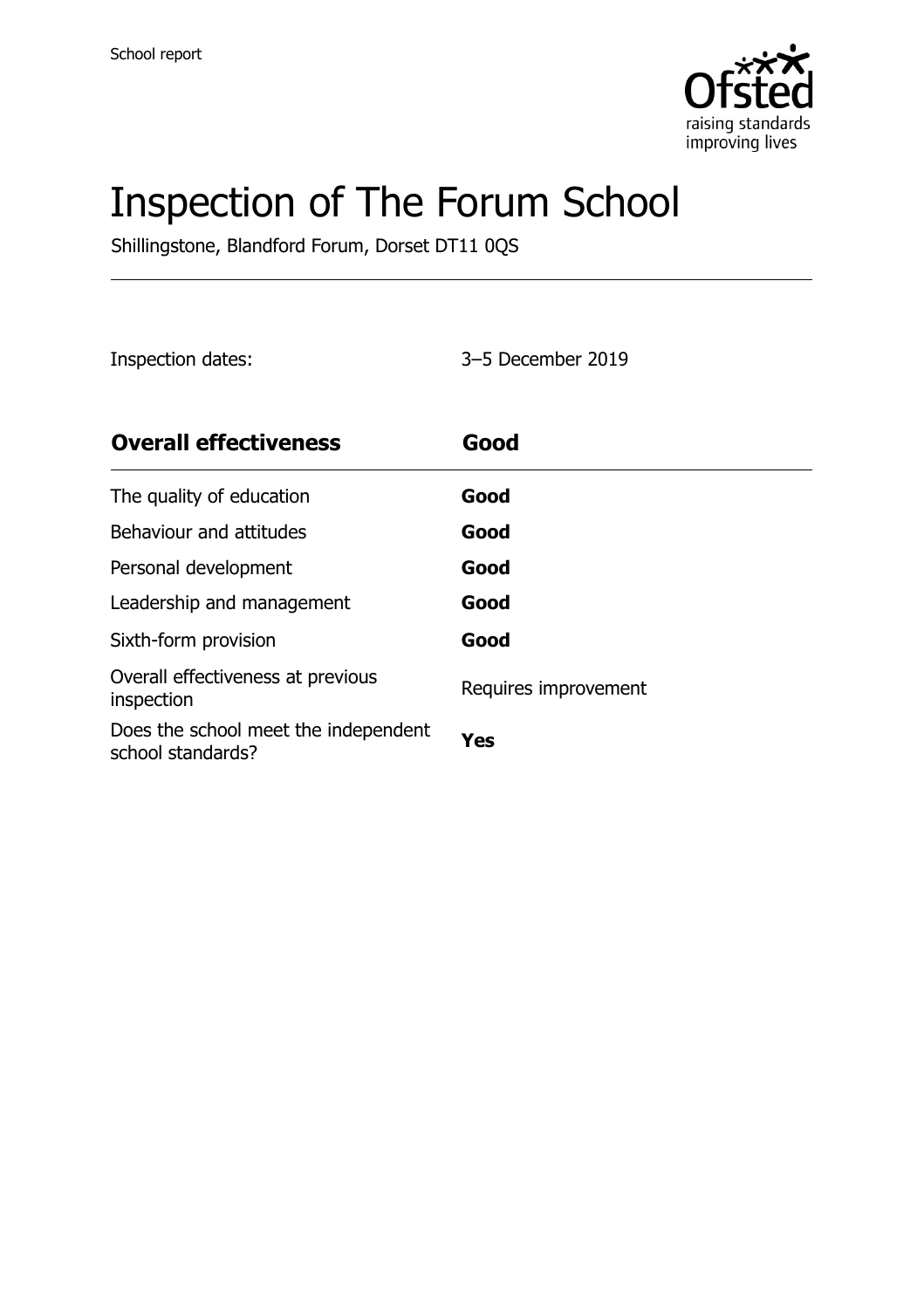

#### **What is it like to attend this school?**

This is a well-led school, full of hope and optimism. Staff form a strong team. They say that they work here because they are determined to make a difference to pupils' lives. Staff across the school go above and beyond to help pupils to gain confidence and move forward, no matter what challenges they face.

Because learning is about real experiences, pupils learn real life skills. They learn to plan, shop for and prepare their meals. They learn to make the school environment attractive by planting pots and hanging baskets. They help with jobs such as giving out the registers each day, maintaining the bicycles and caring for the horses. Learning is relevant and meaningful. As a result, pupils gain confidence and learn more about how they can live as independently as they are able.

Pupils learn to respect one another and to behave well. Staff work out how to get the very best out of every pupil. They adapt their communication methods. They are flexible about where and when learning takes place. This helps pupils to get the best out of every day. As a parent reflected: 'For the first time in a school, my son is thriving.'

Following some changes to leadership, the school is now more settled. Leaders know that it is important to embed the leadership roles so that everyone is clear about their responsibilities and the school continues to improve.

#### **What does the school do well and what does it need to do better?**

The principal and his senior team have been thinking hard about the curriculum. They want to make sure that learning helps to prepare pupils well for their next steps after school. The curriculum is carefully structured so that staff know what pupils need to learn in the different subjects. There are clear pathways towards further education, supported living and employment.

Staff help pupils to try things out and learn new skills within the safe environment of the school before venturing further. For example, in school, pupils learn how to get themselves ready for swimming and how to behave appropriately during gym sessions. When ready, they are supported to go to the local swimming pool or gym. This helps to develop pupils' confidence in their ability to live and participate in their local community.

The clear approach to the curriculum helps staff to plan activities and experiences that help pupils learn more every day. No minute is wasted in doing everything possible to prepare pupils for their futures. Staff work alongside pupils with care and patience. They make learning meaningful, using all that the school has to offer to show pupils how to do more. Then they gradually withdraw so that pupils can do more for themselves. As a result, pupils grow in confidence and really enjoy their time here.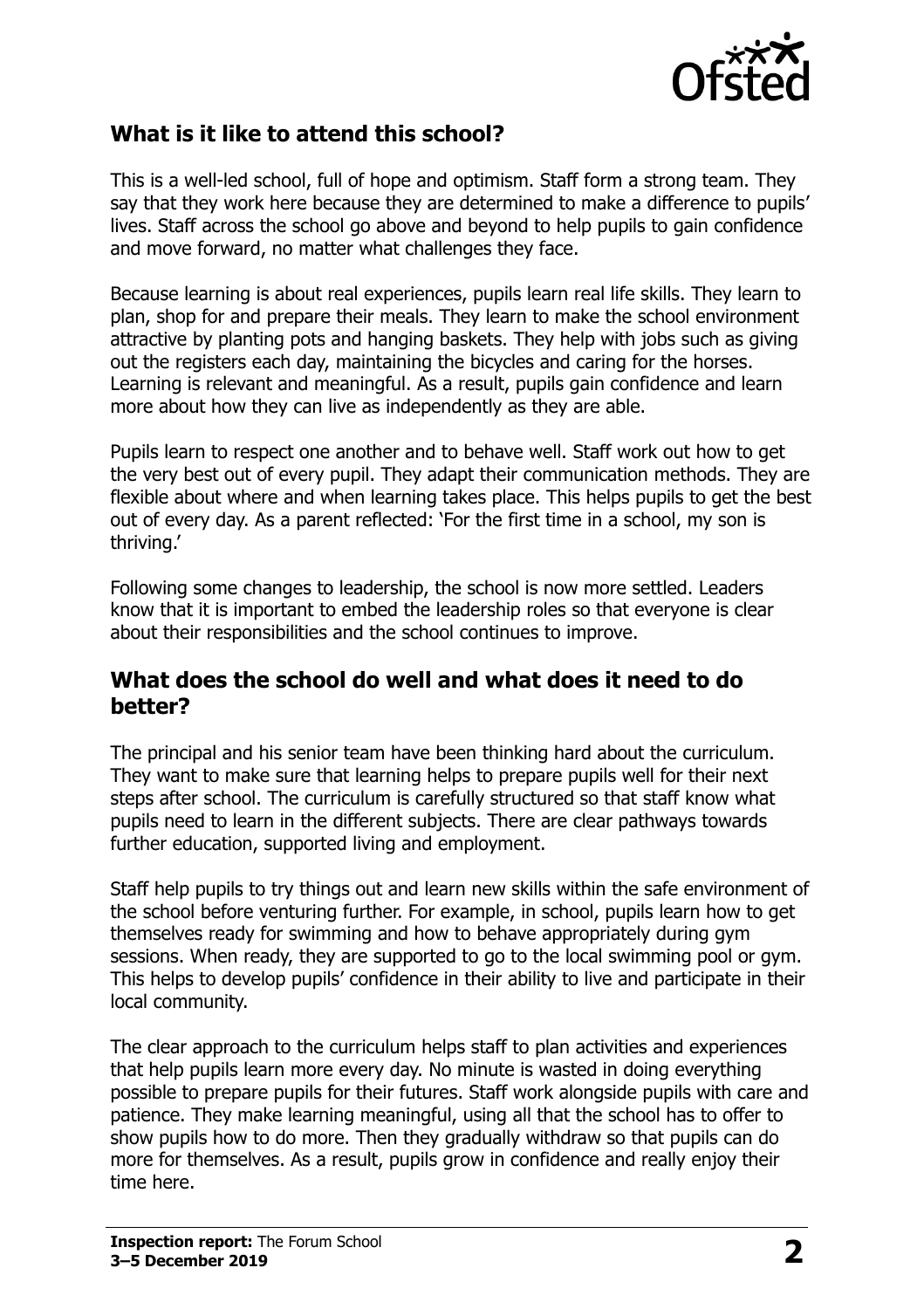

The therapy team contributes well to how learning happens. They work alongside staff to ensure that pupils' special educational needs are met. Staff use many ways to communicate, depending on what works for each pupil. Throughout the curriculum, symbols are used to support pupils' reading and pupils are encouraged to learn new words and grow their vocabulary. This helps to prepare pupils for their lives beyond school. Leaders want to continue to develop curriculum plans so that there is even more clarity about exactly which words pupils need to know and remember.

The sixth form is a vibrant, exciting base where students learn to make their own decisions. At its heart is the popular school cafe and shop. Here, students enjoy the real roles provided in making goods to sell, for example using recycled paper to make logs to sell in the shop or making cakes for the cafe. They enjoy using their social, mathematical and communication skills to serve customers.

Staff encourage pupils to think about important events that happen around the world. They help pupils to express their opinions and to get involved with decisions that affect them. No opportunity is lost to involve them in the life of the school. For example, pupils are currently planning the design of their new common room. Pupils are also helped to see how they can help others in their community. They get involved in supporting local and national charities as well as exploring ways of helping others, such as visiting local food banks to appreciate how these help people.

Staff get to know pupils very well indeed, and use their knowledge to adapt learning and how it is organised. The strong relationships formed between staff and pupils are key to the positive attitudes that pupils develop towards their learning. Detailed individual behaviour plans outline the exact strategies that work. These are consistently revisited and revised.

The regional leader of education is highly ambitious for the school and supports and challenges effectively. He ensures that leaders have a strong awareness of the independent school standards (ISS). There are careful checks during frequent visits to the school to make sure that all of the ISS are met consistently.

The leadership team has a clear picture of what the school does well and what it needs to do next. The team members want to have better systems for checking all aspects of the school's work. For example, they are aware that there needs to be better use of the detailed information they have about pupils' behaviours and attitudes. They want to look more closely at patterns and what these tell them, so that they can continue to improve pupils' behaviour.

## **Safeguarding**

The arrangements for safeguarding are effective.

There is a strong culture of safeguarding. The regional leader checks, through regular audits, that safeguarding arrangements are secure. The designated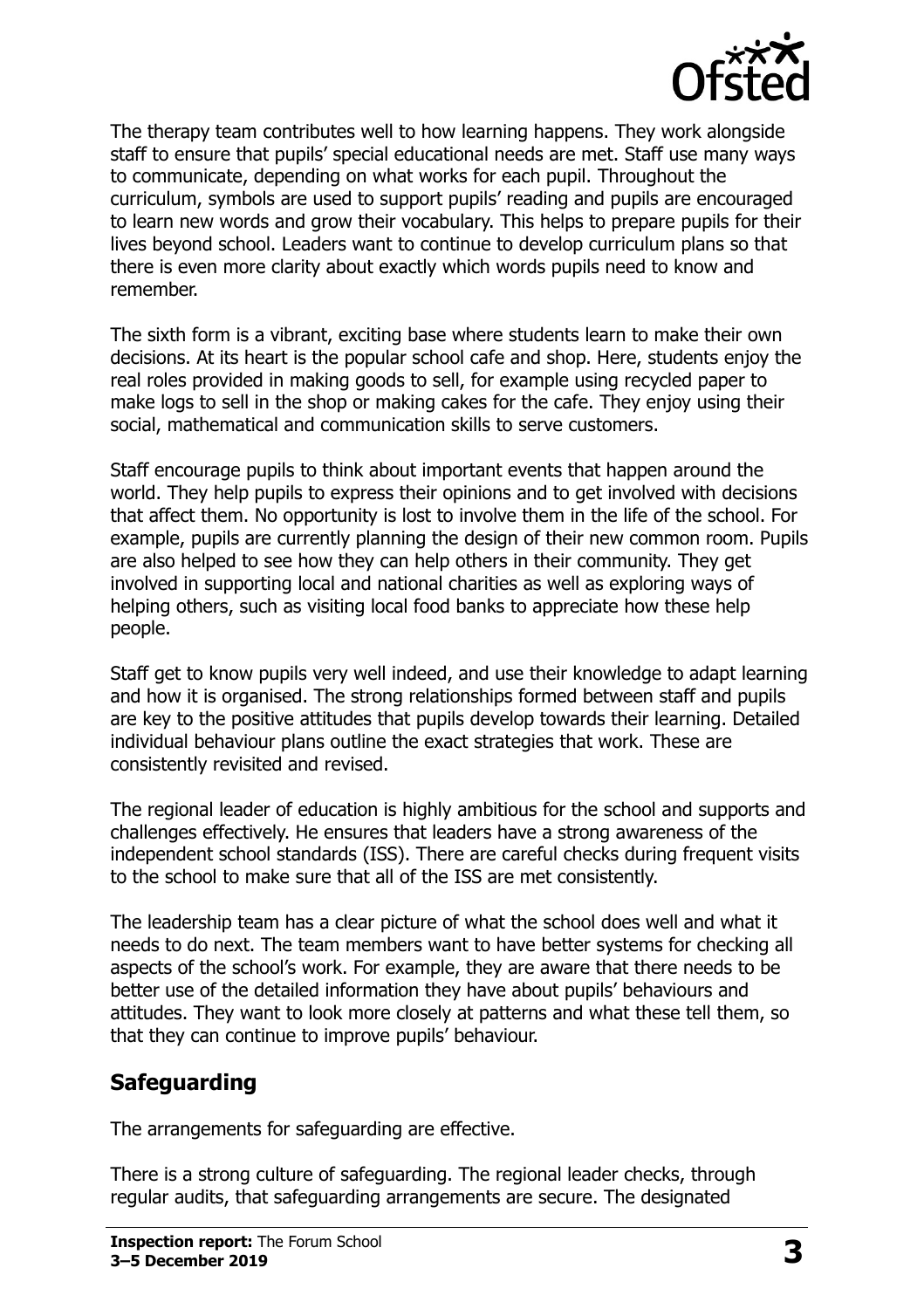

safeguarding lead takes a rigorous approach to make sure that all staff have the safeguarding training and information that they need to keep pupils safe. Daily briefings for staff help to keep safeguarding themes alive. Staff have a strong understanding of what to look out for and what to do if they have any concerns. Pupils told us that they feel safe because of the caring adults who support them in school.

# **What does the school need to do to improve?**

## **(Information for the school and proprietor)**

- Leaders' recent emphasis on the curriculum has led to a clear, well-organised plan which includes all subject areas. This development of the curriculum needs to continue so that there is even greater clarity. For example, in reading, there needs to be clarity about exactly which words pupils will learn, and when. This will also help to develop clear next steps for pupils so that they have a more precise idea about what they need to do next to improve.
- The principal has reorganised the leadership team. The leaders' roles now need to be embedded so that all leaders understand their individual responsibilities. Leaders need to know exactly how and when to make checks on the actions outlined in the school's development plan.
- Leaders need to make sure that the information they gather helps them to understand what works well and what can be improved further. For example, by understanding key themes and patterns regarding incidents, they can make sure that everything possible is done to support pupils' behaviour and attitudes.

## **How can I feed back my views?**

You can use [Ofsted Parent View](http://parentview.ofsted.gov.uk/) to give Ofsted your opinion on your child's school, or to find out what other parents and carers think. We use Ofsted Parent View information when deciding which schools to inspect, when to inspect them and as part of their inspection.

The Department for Education has further quidance on how to complain about a school.

If you're not happy with the inspection or the report, you can [complain to Ofsted.](http://www.gov.uk/complain-ofsted-report)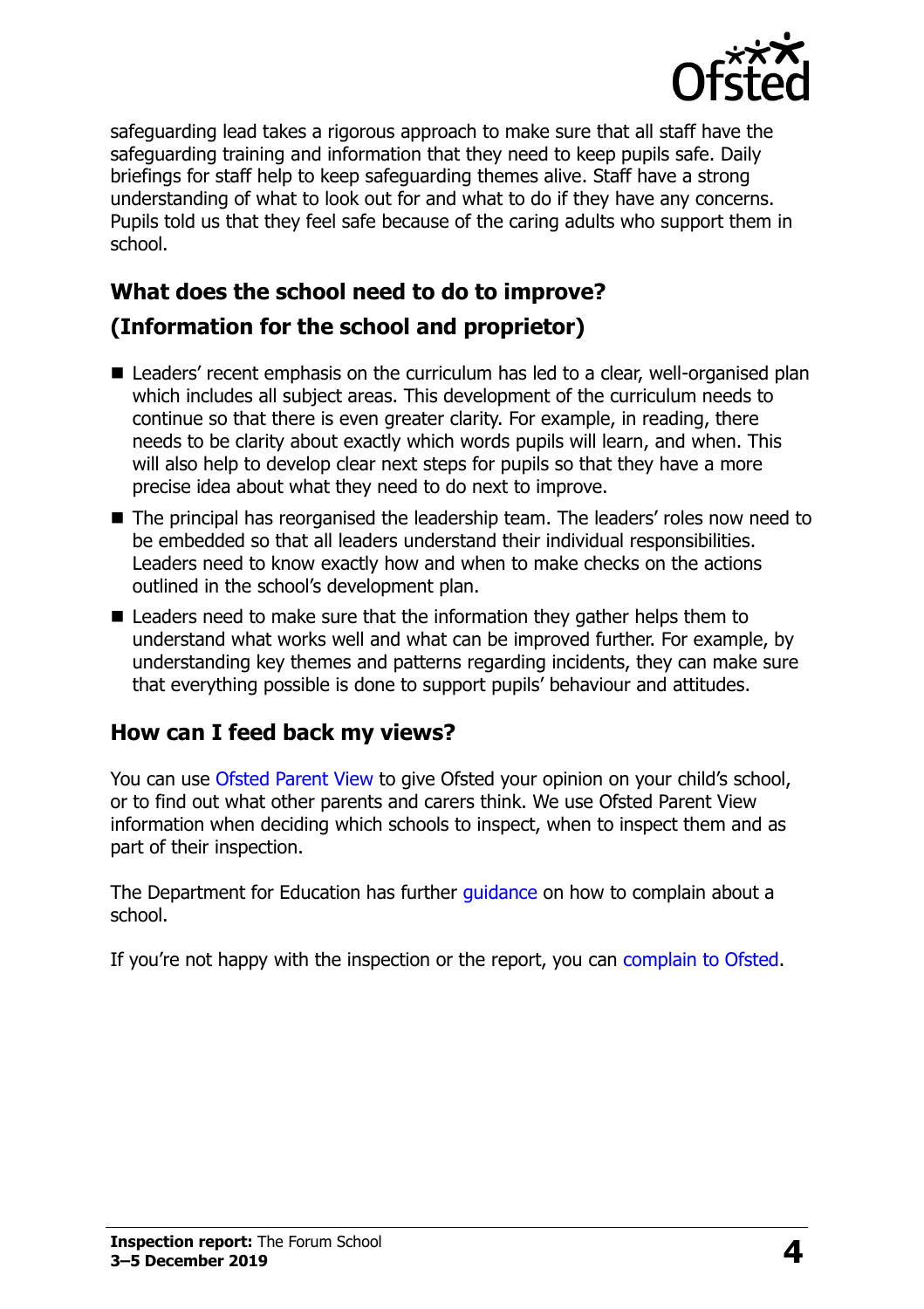

## **School details**

| Unique reference number                       | 116593                                                                                        |
|-----------------------------------------------|-----------------------------------------------------------------------------------------------|
| <b>DfE registration number</b>                | 838/6033                                                                                      |
| <b>Local authority</b>                        | Dorset                                                                                        |
| <b>Inspection number</b>                      | 10107528                                                                                      |
| <b>Type of school</b>                         | Other independent special school                                                              |
| <b>School category</b>                        | Independent school                                                                            |
| <b>Age range of pupils</b>                    | 7 to 19                                                                                       |
| <b>Gender of pupils</b>                       | Mixed                                                                                         |
| Gender of pupils in the sixth form            | Mixed                                                                                         |
| Number of pupils on the school roll           | 25                                                                                            |
| Of which, number on roll in the sixth<br>form | 13                                                                                            |
| <b>Number of part-time pupils</b>             | 0                                                                                             |
| <b>Proprietor</b>                             | <b>Cambian Education</b>                                                                      |
| <b>Chair</b>                                  | <b>Chris Strong</b>                                                                           |
| <b>Principal</b>                              | Greg Regan                                                                                    |
| <b>Annual fees (day pupils)</b>               | £72,000-£82,258                                                                               |
| <b>Telephone number</b>                       | 01258 860 295                                                                                 |
| <b>Website</b>                                | www.cambiangroup.com/specialist-<br>education/our-schools/autism-<br>schools/the-forum-school |
| <b>Email address</b>                          | forum.admin@cambiangroup.com                                                                  |
| Date of previous inspection                   | 6-8 March 2018                                                                                |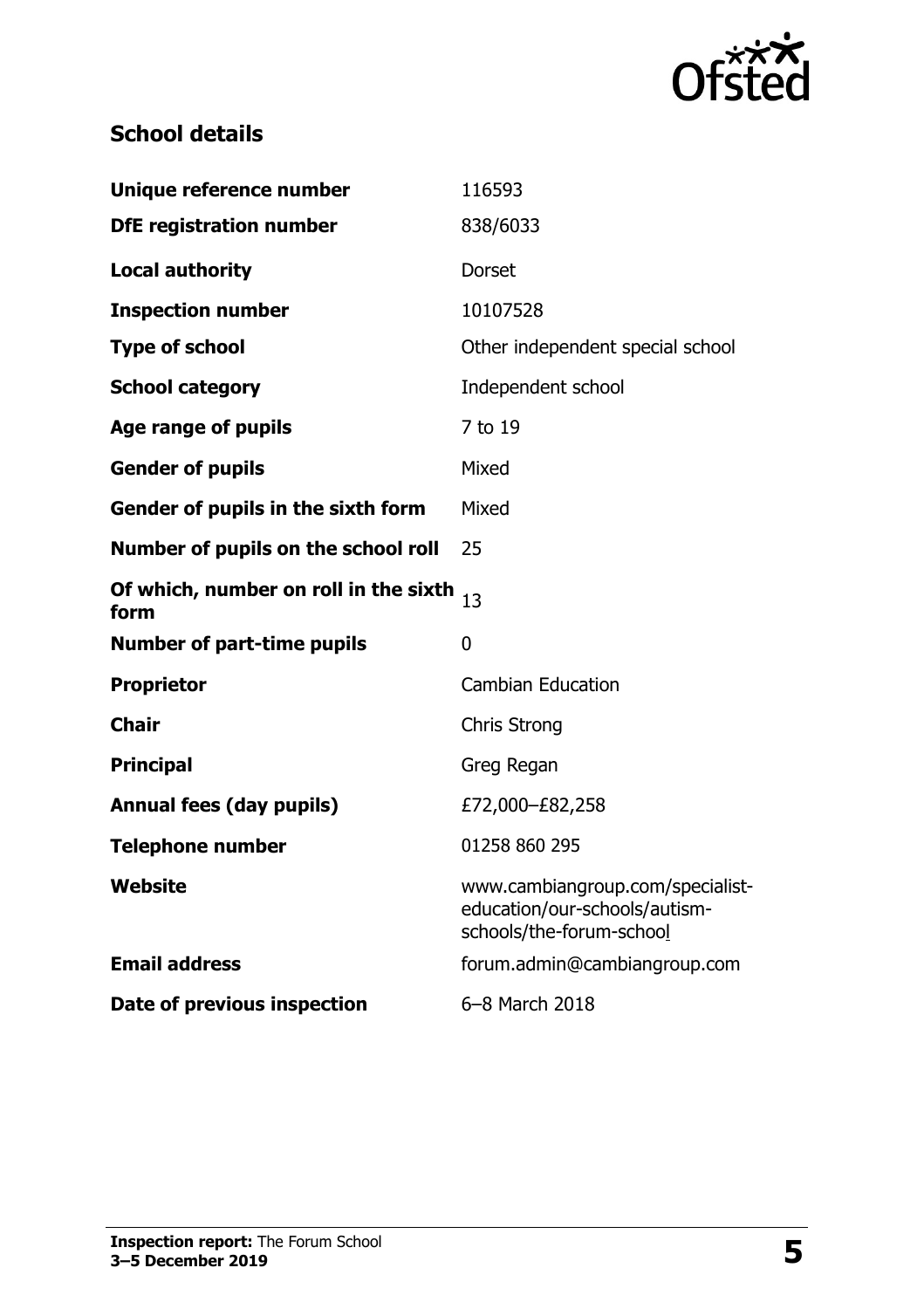

#### **Information about this school**

- The Forum School is an independent, co-educational school for pupils who have autism spectrum disorders and/or severe learning difficulties. In addition, they may have attention deficit hyperactivity conditions, attachment disorder or other medical needs. Most pupils have severe communication difficulties. All have an education, health and care plan.
- The last standard inspection took place in March 2018. At this time, the school was judged requires improvement. All of the independent school standards were met.
- The school is owned by the Cambian Group, which provides specialist education and behavioural health services for children.
- $\blacksquare$  The school does not use alternative providers.

#### **Information about this inspection**

We carried out this inspection under section 109(1) and (2) of the Education and Skills Act 2008. The purpose of the inspection is to advise the Secretary of State for Education about the school's suitability for continued registration as an independent school.

The school meets the independent school standards. These are the requirements set out in the schedule to the Education (Independent School Standards) Regulations 2014.

- Inspectors met with the regional lead for education, who also represented the proprietor. There were several meetings with the principal and the head of education. Inspectors also met other senior leaders, including the lead for behaviour and the designated safeguarding lead.
- Inspectors focused on reading, mathematics, physical education and personal, social and health education as part of this inspection. Inspectors discussed the design of the curriculum with teaching staff, reviewed schemes of work in these subjects, spoke to teachers and pupils, looked at pupils' work and visited lessons.
- **Inspectors reviewed a range of documentation provided by the school. They** looked at the school's website and school policies and documents relating to health and safety. To check the independent school standards relating to the health and safety of the premises, inspectors toured the school and met with the leader of the premises team.
- Inspectors reviewed a range of safeguarding information, including the checks that leaders make prior to employment. They checked the school's safeguarding policy and spoke to staff about the school's safeguarding procedures.
- **Inspectors spoke to some parents on the telephone and took the comments made** in Parent View texts into account. Inspectors also met with a wide group of staff to gather their views about the school.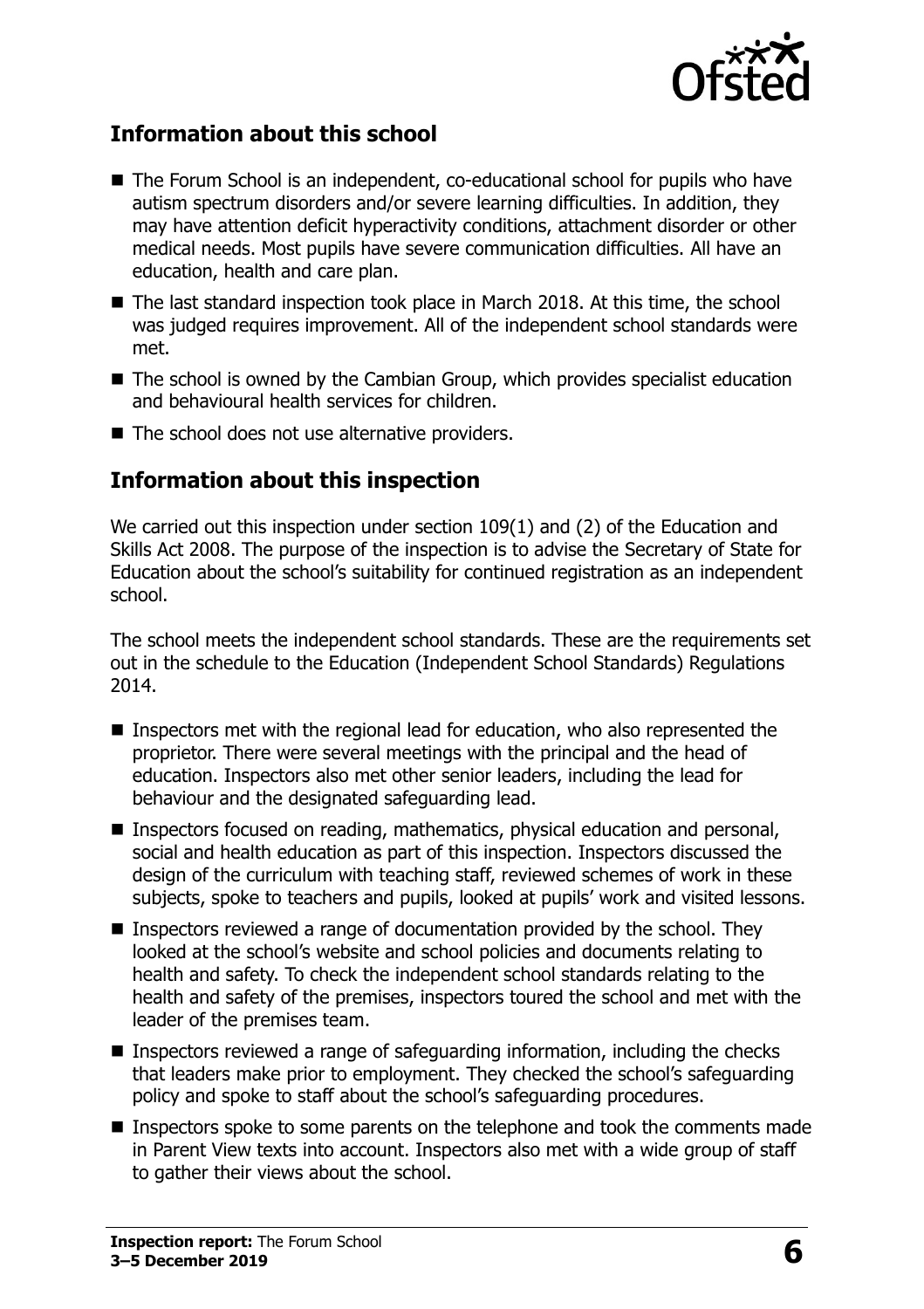

## **Inspection team**

Tonwen Empson, lead inspector Her Majesty's Inspector

Carol Hannaford **Carol Hannaford Carol Hannaford**